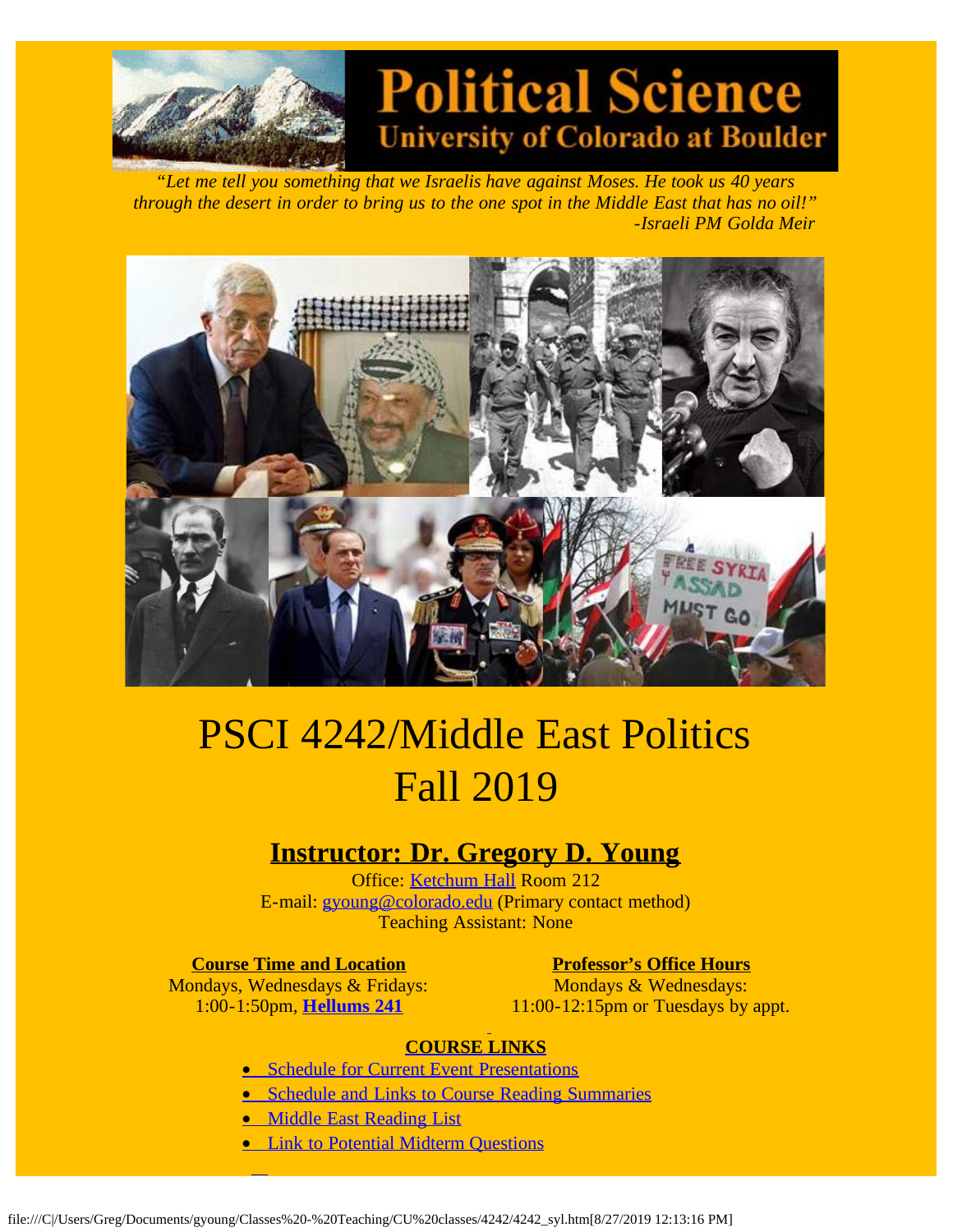- **[Midterm Grading Statistical Summary](file:///C|/Users/Greg/Documents/gyoung/Classes%20-%20Teaching/CU%20classes/4242/4242midscore.htm)**
- **[Link to Weekly Thought Questions](file:///C|/Users/Greg/Documents/gyoung/Classes%20-%20Teaching/CU%20classes/4242/4242thtques.htm)**
- **[Link to Final Exam Essay Study Guide](file:///C|/Users/Greg/Documents/gyoung/Classes%20-%20Teaching/CU%20classes/4242/4242finterms.htm)**
- [Link to Power Points](file:///C|/Users/Greg/Documents/gyoung/Classes%20-%20Teaching/CU%20classes/4242/4242ppt.htm)
- · [Debate Rules and Procedures](file:///C|/Users/Greg/Documents/gyoung/Classes%20-%20Teaching/CU%20classes/4242/4242debaterules.htm)
- · [Debate Teams](file:///C|/Users/Greg/Documents/gyoung/Classes%20-%20Teaching/CU%20classes/4242/debateteams.htm)
- · **Direct URL to this syllabus: [http://spot.colorado.edu/~gyoung/home/4242/4242\\_syl.htm](http://spot.colorado.edu/~gyoung/home/4242/4242_syl.htm)**

#### **COURSE OBJECTIVES AND DESCRIPTION**

This introductory course is designed to give the student a broad overview of conflict in the Middle East Region. No single semester is sufficient to trace or attempt to examine all of the conflicts or their root causes. Scholars also have a difficult time defining what might be the boundaries of any region entitled the "Middle East. Given that the Arab – Israeli question often sits at the center of any conflict, even those which involve neither Arabs nor Israelis, that conflict shall be the focus of this course. Using a historical approach, this course will examine the conflict from religious, historical, geopolitical and theoretical perspectives.

This course focuses on evolution of contemporary politics and economics. The subject is divided into four parts:

- 1. The study of Islam and its context
- 2. Islam versus the West, myth or reality?
- 3. History and evolution of the Arab/Israeli conflict
- 4. Shifting conflict, Arab Spring, Turkey and ISIL (*Daesh*)

Throughout the course, special attention is given to sources and transformations of power, population dynamics and migration, resources and energy, as well as implications of technological change.

### **REQUIRED READINGS**



We will be using excerpts of the following books are also available for purchase online: · Bernard Lewis, *What Went Wrong? Western Impact and Middle Eastern Response*. Oxford University Press,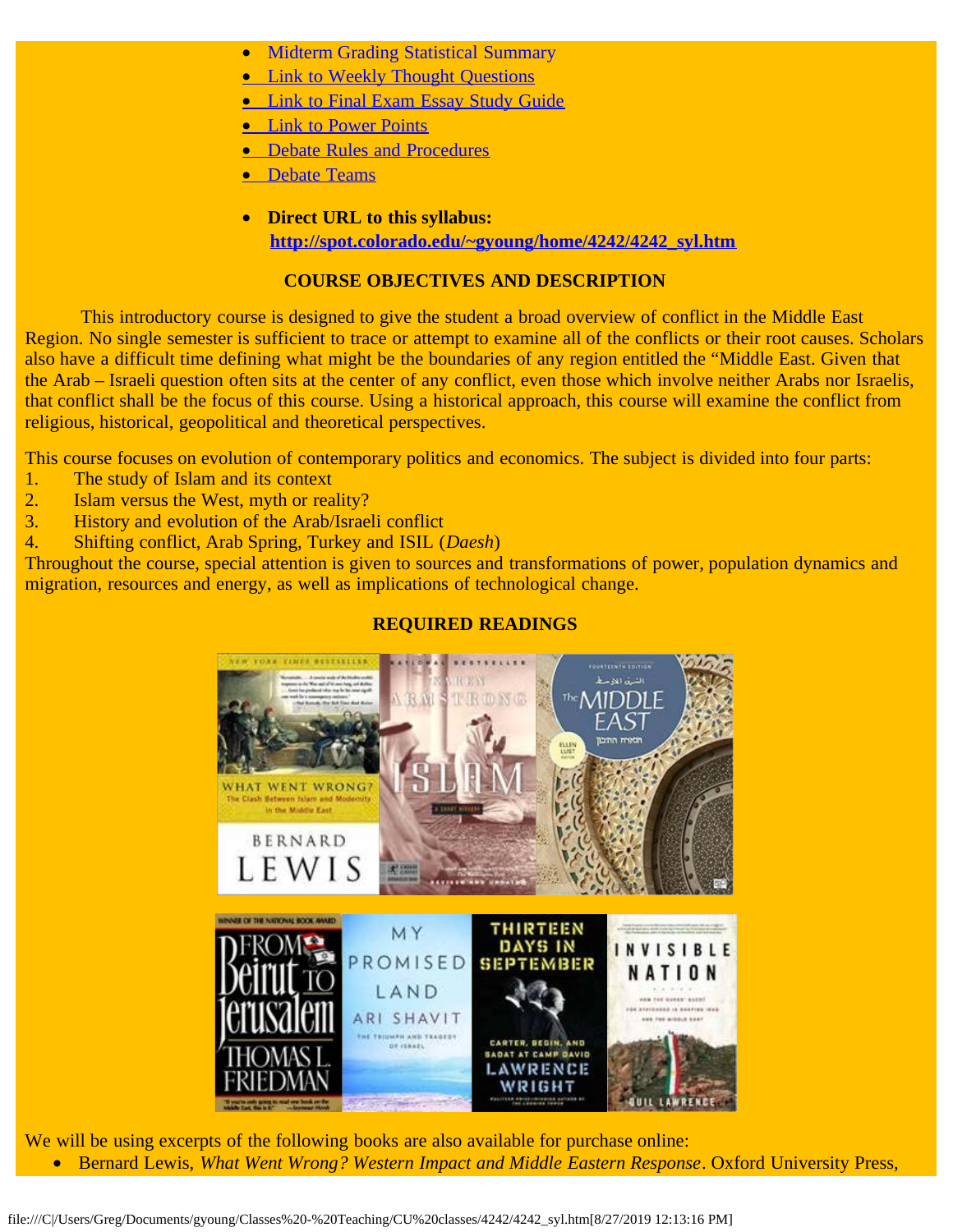#### 2002, ISBN: 0195144201.

• Payind & McCimans, Keys to Understanding the Middle East. Creative Commons an Open Educational Resource, 2001.

- · Ellen Lust Ed. (2017), *The Middle East, 14th ed*. Thousand Oaks CA, Sage Pub.,
- · Thomas Friedman, *From Beirut to Jerusalem*. Farrar, Straus & Giroux Pub., 1991, ISBN: 0374158959
- · Geraldine Brooks, *Nine Parts of Desire: The Hidden World of Islamic Women*. Anchor Books, 1995, ISBN: 038547577
- · Lawrence Wright, *Thirteen Days in October: Carter, Begin, and Sadat at Camp David*, Alfred Knopf Pub, 2014
- Ari Shavit, *My Promised Land*, Spiegel and Grau Pub. 2013
- · Quil Lawrence, *Invisible Nation: How the Kurds quest for statehood is shaping Iraq and the Middle East*, Walker & Co. Pub., 2009



All of these course readings (plus other required articles and a World Atlas) are available online at a site to which all students may subscribe: [http://aatw.me.](http://aatw.me/) This site, America and the World (AATW), provides both distribution and reference for this course, and also provides copyright payment for most of the articles/chapters that you are required to read. Access to this web service can be purchased for \$49.95. How to subscribe will be explained in detail on the first day in class. The readings for this course interdisciplinary; they include works from political science, history, economics, and geography. All of the readings are

required. Additional readings may be linked to this syllabus.

#### **COURSE REQUIREMENTS**

#### *Readings, Attendance and Class Participation*

It is essential that students attend every class on time. Regular attendance and active participation in class discussion will enhance your understanding of the course material and almost certainly improve your performance on the midterm and final exams, which are together worth 50% of the course grade. Attendance is also a large portion of your 10% participation grade. Excused absences only require notification of the professor in advance via email. Five unexcused absences will facilitate the student failing the course. In this semester, the required readings range from 100 to 150 pages per week, as set out in the course schedule. Students should come to class having already completed (and thought carefully about) the assigned reading for each class period.

#### *Mid-Term and Final Exams*

The mid-term exam will be held on **Friday, October 18th** in the usual class meeting times. The final exam will be **Tuesday, December 17<sup>th</sup>** at 4:30 until 7:00pm. Students must write the final exam in order to pass the course. Blue books should be purchased by each student and brought in the class period prior to the midterm; 8.5x11 Blue books are preferred. Do not put your name on your Blue book as they will be redistributed. Make-up exams will not be given unless the instructor has been notified in advance or a doctor's note is provided. Both examinations will be short answer and essay in format.

#### *Reading Summary*

Each student in the class will sign up for a section or chapter of the course reading. For each section of the reading, one to two students will summarize the readings due in class that day. In a 1-2 page outline/synopsis of each assigned article/chapter, the designated student(s) will give an overview of the key points of the reading. The summary can either be in outline form or complete paragraphs. The summary should include (at the end) an answer to the **"so what? "** question, in other words, why should one read it when studying the Middle East. The Summary is due by midnight the day before that reading is discussed in class; the students will submit an electronic copy (email attachment in WORD) that the instructor will post on the web for the review of your classmates. A paper copy will be turned in at class time. These summaries will be graded pass/fail and are 5% of your final grade. Late Reading Summaries will be docked 10% per class day up to 50%.

#### *Current Events*

In addition, one to two students will present a current event orally to the class each day. The presentation should be no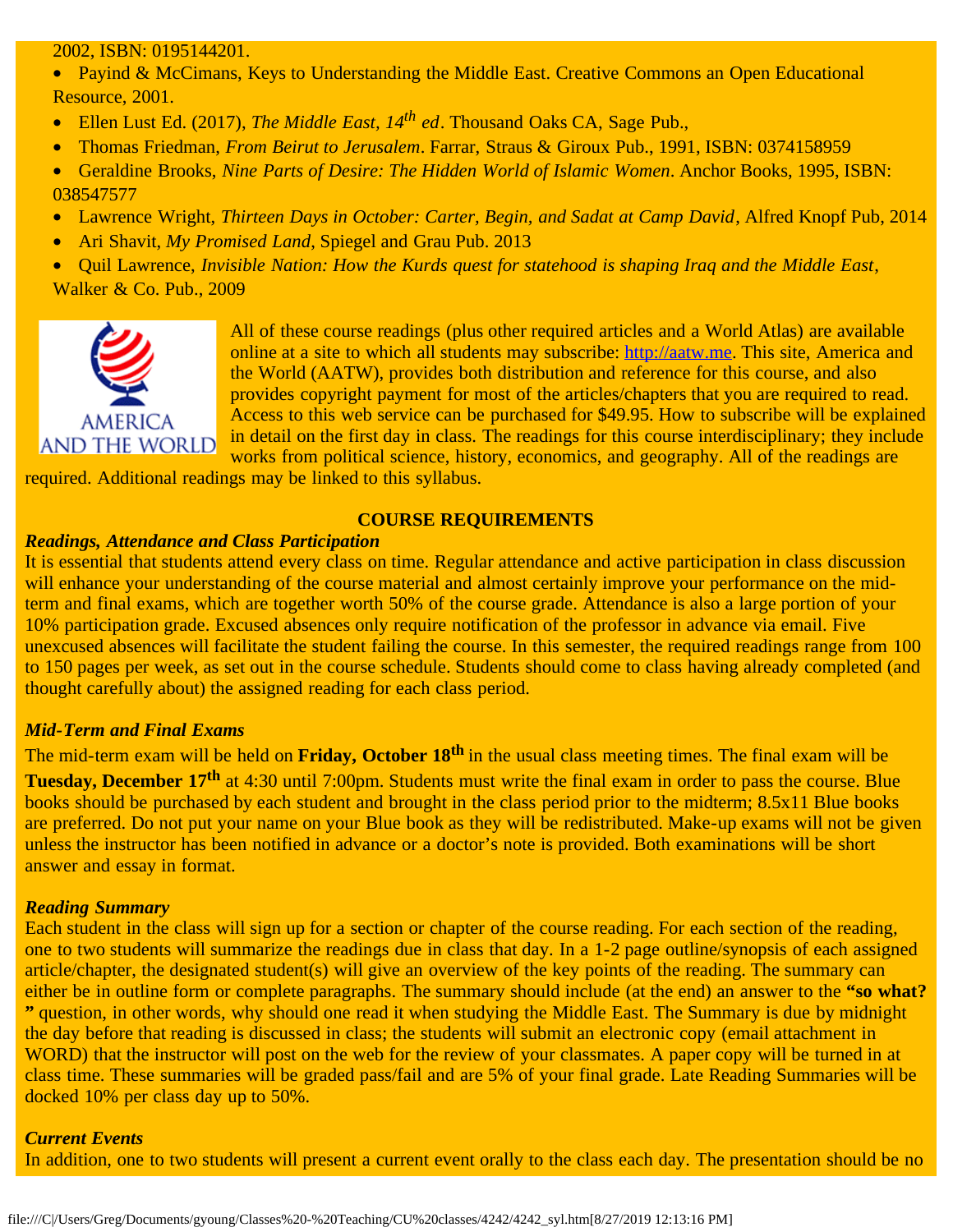more than five minutes in length. The current event must relate to conflict or politics in the Middle East. The source should be from a respected news source, be less than one week old and pertain in some way to one or more international organizations. Each student should try to relate the article to some element of what we have been discussing in class. News reports on the Internet are acceptable sources. The current event presentation will be part of your 10% participation grade. Students will submit a copy (or Ecopy) of the article and pose a discussion question to the class. Students should subscribe to both the *Middle East Forum* (http://www.mefforum.org) and to *Al Monitor (http://www.al-monitor.com).*

#### *Thought Papers*

For each week of the course (except the first, midterm and Spring Break weeks), there will be a thought paper question assigned and posted on the course website. The question will be posted every Thursday morning and is due the following Tuesday in class. Each student must complete **THREE of the TEN** papers. Students completing less than three will receive a zero grade for that number less than four. If you complete more than four, the best four grades will be averaged. These papers should be between 900 and 1000 words in length (approximately 2 pages single-spaced). **Include a word count on the first page**. Since students do not have to write them all, late essays will not be accepted. Computer malfunction is not an acceptable excuse for a late paper. Re-read your essay for clarity, grammar, spelling and punctuation, since poor execution of these elements will also affect your grade. No research beyond the assigned readings is required. Append a bibliography and provide references or footnotes where appropriate. Each paper will be submitted in both paper and electronic formats. The electronic copy will be submitted to CANVAS and will be run through their anti-plagiarism service to which CU subscribes.

#### *Debates*

Students will be divided into six teams to debate three Middle East issues in four class days late in the semester. Your instructor and the three teams not competing with be the judges for the debate each day. The debate is worth 10% of your final course grade. The winning team will earn a 100 and the losing team will earn an 80 grade. More detailed rules are linked to this syllabus and will be discussed as the dates of the debates get closer

| <b>GRADING CRITERIA</b>                    |      |
|--------------------------------------------|------|
| <b>Reading Summary</b>                     | 5%   |
| Mid-term exam                              | 25%  |
| <b>Thought Papers</b>                      | 25%  |
| <b>Final exam</b>                          | 25%  |
| Debate                                     | 10%  |
| Current events, attendance & participation | 10%  |
| Total                                      | 100% |
|                                            |      |

Final Course Grades will be curved unless a straight  $90/80/70/60$  etc system proves more beneficial to the students (higher overall grade average). If curved, the mean overall average will become the highest C grade, and two standard deviations below the mean will be necessary to fail the course. One standard deviation about the mean becomes the criteria for an A grade. The grading policy will be explained in detail on the first day of class.

# *Course Schedule*

| <b>PSCI 4242 – Middle East Politics Course Schedule Fall 2019</b> |                                     |                                        |
|-------------------------------------------------------------------|-------------------------------------|----------------------------------------|
| <b>Day/Date</b>                                                   | <b>Topic</b>                        | <b>Assigned Reading due this Day</b>   |
| Mon 26 Aug                                                        | <b>Course Intro/Administration</b>  | • Samuel Huntington "Clash of          |
|                                                                   |                                     | <b>Civilizations</b>                   |
|                                                                   | What causes conflict in the Middle  |                                        |
|                                                                   | East? Geopolitics, Religion, or     |                                        |
|                                                                   | "Clash of Civilizations?"           |                                        |
| Wed 28 Aug                                                        | <b>Introduction to Middle East:</b> | • Payind & McClimans, Keys to          |
|                                                                   | Language & Religion                 | <b>Understanding the Middle East -</b> |
|                                                                   |                                     | $Ch. 1-2$                              |
| Fri 30 Aug                                                        | Islam: The Prophet and ruling the   | • $P\&M - Ch 2 (Cont)$                 |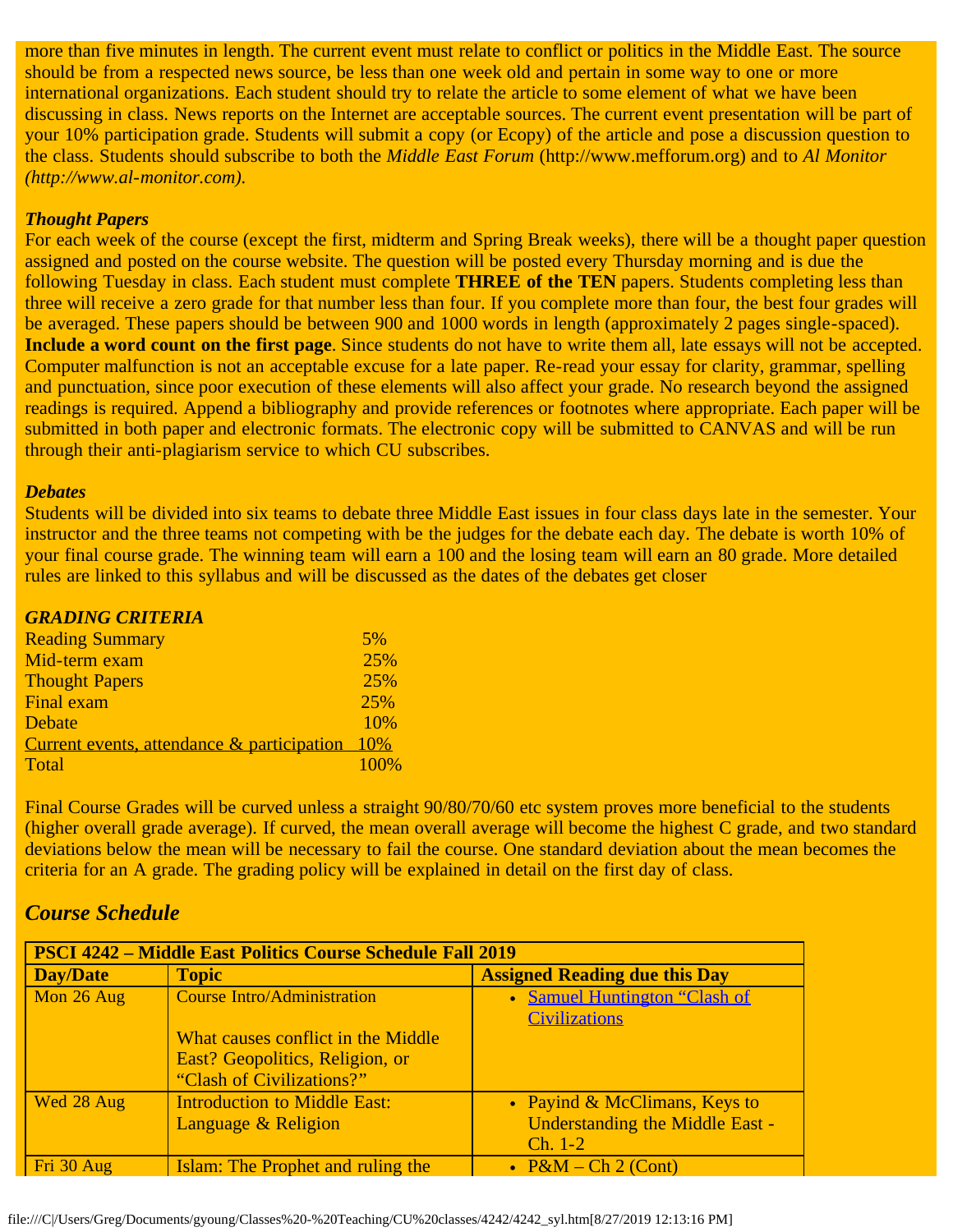|            | Caliphate                                                         | $\cdot$ Br – Ch. 4                     |
|------------|-------------------------------------------------------------------|----------------------------------------|
|            | <b>Women</b> in Islam                                             |                                        |
| Mon 2 Sep  | Labor Day Holiday - No Class                                      | • None                                 |
| Wed 4 Sep  | <b>Imperialism in the Middle East</b>                             | • $P\&M$ – Ch. 3 $\&$ Concl.           |
|            |                                                                   |                                        |
|            |                                                                   |                                        |
| Fri 6 Sep  | The Clash Between Islam and The                                   | • Lewis – Ch. 1, 2 & Introduction      |
|            | West (Part 1)                                                     |                                        |
| Mon 9 Sep  | The Clash Between Islam and The                                   | • Lewis – Ch. 3-5 & Conclusion         |
|            | West (Part 2)                                                     |                                        |
|            | Film: "Islam and Democracy"                                       |                                        |
|            | (excerpts)                                                        |                                        |
|            | <b>Thought Paper 1 Due</b>                                        |                                        |
| Wed 11 Sep | The Clash Between Islam and The                                   | • Lewis – Ch. $6-7 &$ Conclusion       |
|            | West (Part 3)                                                     |                                        |
| Fri 13 Sep | The Arab Israeli Conflict: Palestine in                           | • B&K Ch. 1                            |
|            |                                                                   | $\bullet$ S – Ch. 1                    |
|            | the 19 <sup>th</sup> Century                                      |                                        |
| Mon 16 Sep | Part II<br><b>Thought Paper 2 Due</b>                             | • None                                 |
| Wed 18 Sep | The Arab Israeli Conflict: Palestine                              | $\cdot$ B&K Ch. 2                      |
|            | under the League of Nations Mandate                               | $\bullet$ S – Ch 4                     |
|            | and WWII and the partition of                                     | • Lust – Ch 7, pp.288-297              |
|            | <b>Palestine</b>                                                  |                                        |
|            |                                                                   |                                        |
| Fri 20 Sep | Part II.                                                          | • None                                 |
| Mon 23 Sep | The Arab Israeli Conflict: The                                    | • Lust – Ch 7, pp.297-315              |
|            | Founding of Israel and the Suez                                   |                                        |
|            | Crisis of 1956, The Six-Day War and                               |                                        |
|            | the 73 Yom Kippur War                                             |                                        |
|            | <b>Thought Paper 3 Due</b>                                        |                                        |
| Wed 25 Sep | Part II                                                           | • None                                 |
| Fri 27 Sep | The Arab Israeli Conflict: The Search                             | • Lust – Ch 7, pp. $315-342$           |
|            | for Peace and the Camp David                                      | • W – Prologue $&$ Epilogue            |
|            | Accords and the 1 <sup>st</sup> Intifada                          |                                        |
|            |                                                                   |                                        |
| Mon 30 Sep | Part II                                                           | • None                                 |
|            | <b>Thought Paper 4 Due</b>                                        |                                        |
| Wed 2 Oct  | The Arab Israeli Conflict: The                                    | • $F - Ch. 1-10$ (Focus on Chapters 1, |
|            | <b>Lebanese Civil War</b>                                         | $4, 6 - 8$ Skim the rest)              |
| Fri 4 Oct  | Part II                                                           | • None                                 |
| Mon 7 Oct  | The Arab Israeli Conflict: Israeli                                | • $F - Ch.$ 11-19 (Focus on Chapters   |
|            | <b>Domestic Politics and American</b>                             | 11-14 Skim the rest)                   |
|            |                                                                   |                                        |
|            | <b>Jews</b>                                                       |                                        |
|            | <b>Thought Paper 5 Due</b>                                        |                                        |
| Wed 9 Oct  | <b>Isreali Domestic Politics (Part II)</b>                        | • None                                 |
| Fri 11 Oct | The Arab Israeli Conflict: The Oslo                               | • Lust – Ch7, pp. $342-367$            |
|            | Accords, Gulf War I and the $1st$ &                               | • $S - Ch 8 & 13$                      |
|            | 2 <sup>nd</sup> Intifadas                                         |                                        |
| Mon 14 Oct | Part II                                                           | • None                                 |
| Wed 16 Oct | <b>Thought Paper 6 Due</b><br>Israel and Palestine: The "Road Map | • $S - 14,16 & 17$                     |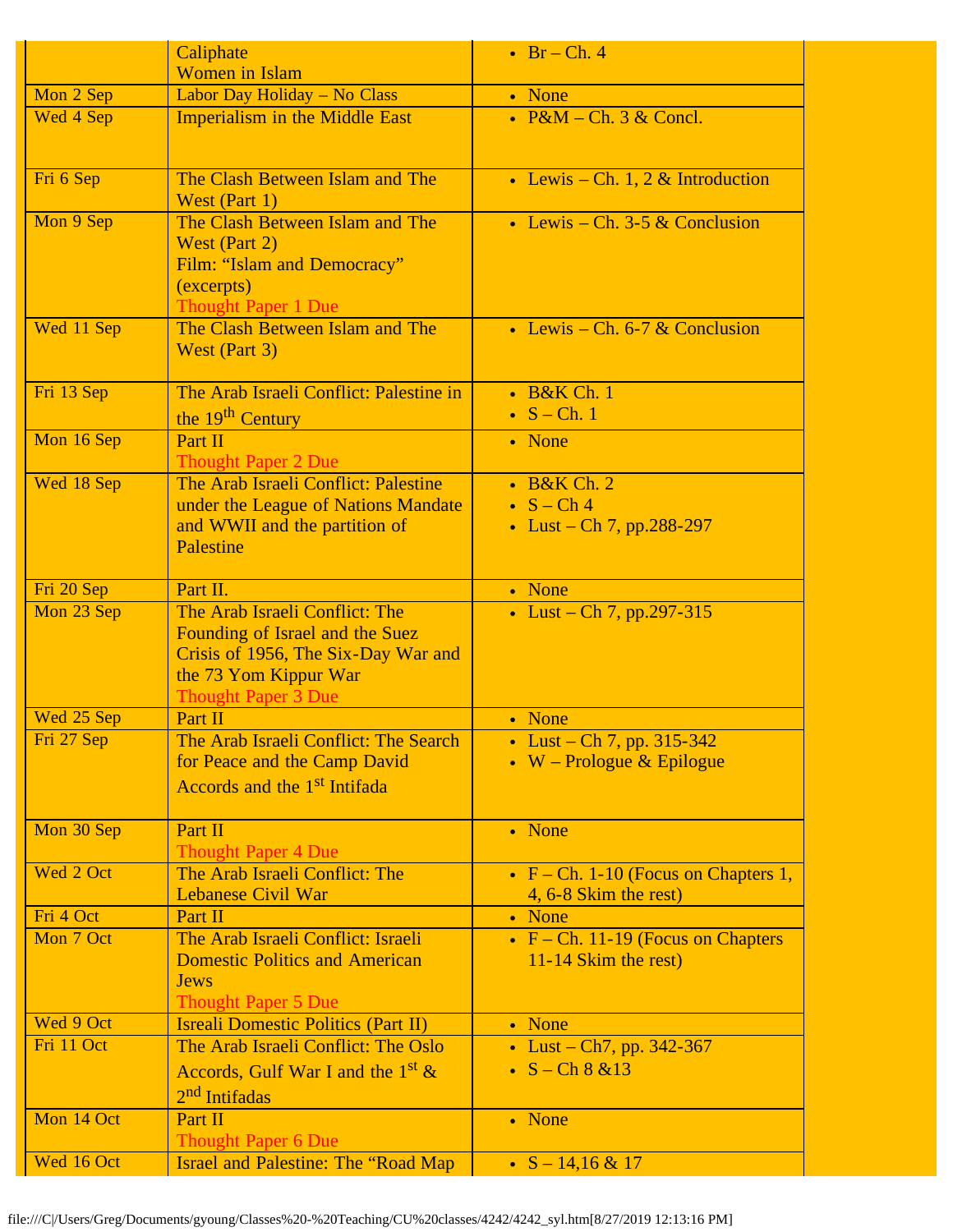|                        | to Peace", Hamas and the post 9/11<br>world           |                                                                                                                                                                                                                                                                                                                                                                                                                                                                                                                                                                                                                                       |
|------------------------|-------------------------------------------------------|---------------------------------------------------------------------------------------------------------------------------------------------------------------------------------------------------------------------------------------------------------------------------------------------------------------------------------------------------------------------------------------------------------------------------------------------------------------------------------------------------------------------------------------------------------------------------------------------------------------------------------------|
| Fri 18 Oct             | <b>Midterm Exam</b>                                   | • Review                                                                                                                                                                                                                                                                                                                                                                                                                                                                                                                                                                                                                              |
| Mon 21 Oct             | The Arab Spring: Intro, Tunisia and<br>Libya          | • <i>The Telegraph</i> , "Arab Spring:<br>Timeline of the African and<br>Middle East rebellions", October<br>21, 2011<br>• Lisa Anderson, "Demystifying the<br>Arab Spring", <i>Foreign Affairs</i> ,<br>May/June 2011<br>• The Economist – "The Arab<br>Spring: Has It Failed", 2013<br>• Schrader & Redissi, "Ben Ali's<br>Fall", Journal of Democracy, July<br>2011                                                                                                                                                                                                                                                                |
| Wed 23 Oct             | The Arab Spring: Tunisia & Libya<br>(Part II)         | • None                                                                                                                                                                                                                                                                                                                                                                                                                                                                                                                                                                                                                                |
| Fri 25 Oct             | The Arab Spring: Egypt<br>Film: "The Square" excerpts | • <i>The Economist</i> , "Everywhere on<br>the rise, The success of Egypt's<br>Islamists marks a trend throughout<br>the region." December 10, 2011<br>• The New York Times - "Sudden"<br><b>Improvements in Egypt Suggest a</b><br>Campaign to Undermine Morsi",<br>2013                                                                                                                                                                                                                                                                                                                                                             |
| Mon 28 Oct             | <b>Go Over Midterm</b><br><b>Thought Paper 7 Due</b>  | • None                                                                                                                                                                                                                                                                                                                                                                                                                                                                                                                                                                                                                                |
| Wed 30 Oct             | The Arab Spring: Syria                                | • The Economist, "Gaining ground:<br>Syria's opposition, though<br>fractious, is making headway<br>against the regime." December 17,<br>2011<br>• "Holding Civil Society Workshops"<br>while Syria Burns", Foreign<br>Policy, 2012<br>• "The General's Gambit", Foreign<br>Policy, 2012<br>• "Syrian Stalemate" Foreign Policy,<br>2012<br>• David Ignatius, "A War Chest for<br>Syrian Rebels", Washington Post,<br>2012<br>• Jackson Diehl, "How Obama<br><b>Bungled the Syrian Revolution,</b><br><b>Washington Post, 2012</b><br>• Foreign Policy, "The Syrian<br>Stalemate"<br>• Carlo Caro, The World Post,<br>"Syrian Dilemma" |
| Fri 1 Nov<br>Mon 4 Nov | <b>Syria Part II</b>                                  | • None                                                                                                                                                                                                                                                                                                                                                                                                                                                                                                                                                                                                                                |
|                        | Syrian Civil War, and the Rise & Fall                 | • Nick Danforth, "The Myth of                                                                                                                                                                                                                                                                                                                                                                                                                                                                                                                                                                                                         |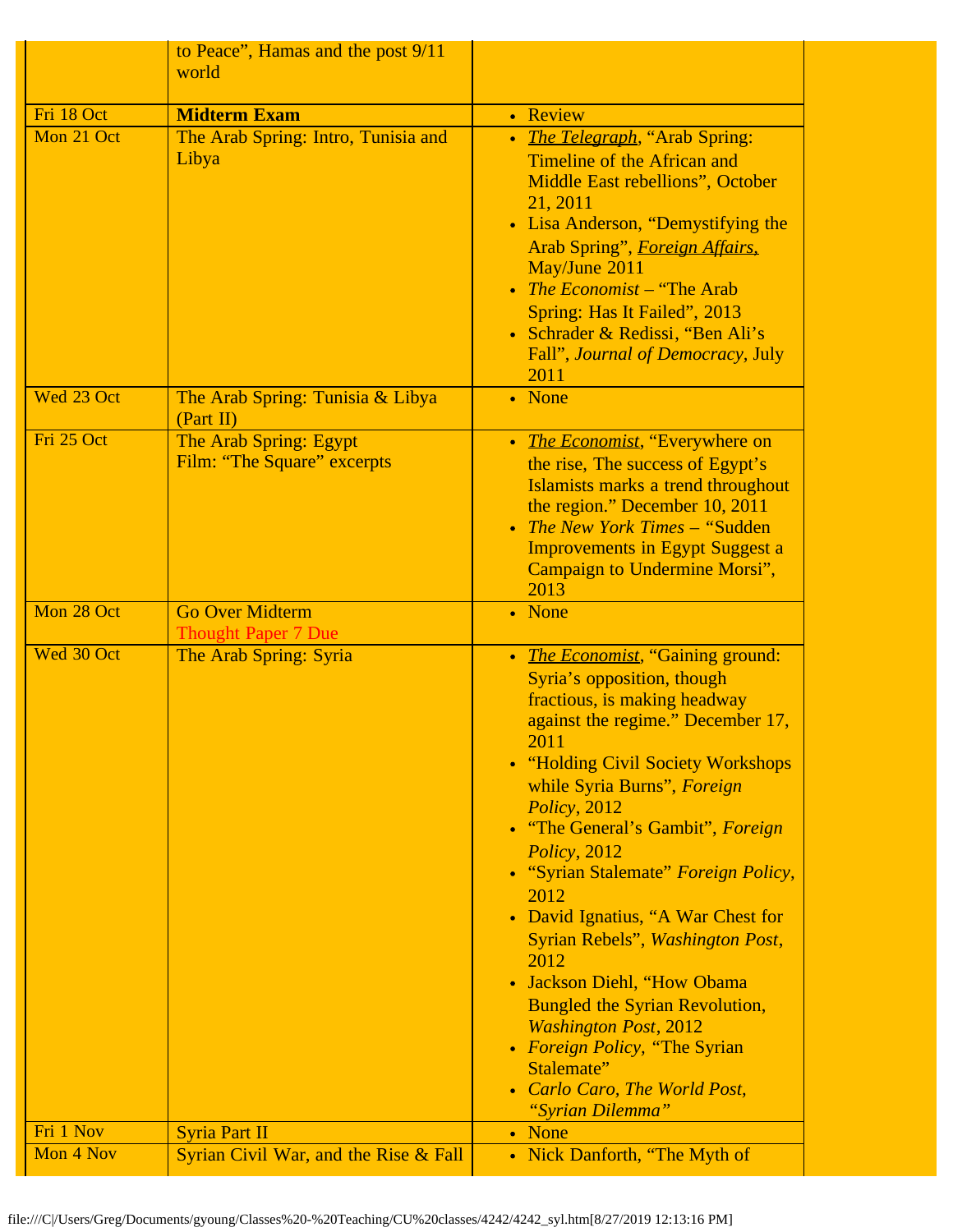|            | of ISIS<br><b>Thought Paper 8 Due</b>                               | Caliphate", Foreign Affairs, Nov<br>2014<br>• The Economist, "The Islamic State<br>of Iraq and Greater Syria, Jun 2014<br>• Orient Advisory Group, "Egypt's<br><b>ABM Declares Allegiance to ISIL,</b><br>while Al Nusra Joins ISIL Alliance<br>in Syria"<br>• The Economist, "The War against<br>the Islamic State, Nov 2014.<br>• Arango "Backed by U.S.<br>Airstrikes, Kurds Reverse an ISIS<br>Gain" New York Times, Dec, 18,<br>2014                                                                                                                              |
|------------|---------------------------------------------------------------------|------------------------------------------------------------------------------------------------------------------------------------------------------------------------------------------------------------------------------------------------------------------------------------------------------------------------------------------------------------------------------------------------------------------------------------------------------------------------------------------------------------------------------------------------------------------------|
| Wed 6 Nov  | Syrian Civil War, and the Rise & Fall<br>of ISIS (Part II)          | • Articles to be added                                                                                                                                                                                                                                                                                                                                                                                                                                                                                                                                                 |
| Fri 8 Nov  | Hizbollah, Iran and Israel                                          | • Washington Post, February 10,<br>2013, "Iran and Hezbollah build<br>militia networks in Syria in event<br>that Assad falls, officials say."<br>• Council on Foreign Relations,<br>"Hezbollah (a.k.a. Hizbollah,<br><b>Hizbu'llah</b> ), July 15, 2010<br>• New York Times, "Can Hezbollah<br><b>Survive the Fall of Assad? August</b><br>28, 2012<br>• New York Times, "Bulgaria<br><b>Implicates Hezbollah in July</b><br>Attack on Israelis." February 5,<br>2013<br>• New York Times, "U.S. Accuses<br>Hezbollah of Aiding Syria's<br>Crackdown." August 10, 2012 |
| Mon 11 Nov | Hizbollah, Iran and Israel (Part II)<br><b>Thought Paper 9 Due</b>  | • Articles to be added                                                                                                                                                                                                                                                                                                                                                                                                                                                                                                                                                 |
| Wed 13 Nov | Catch up and discuss debate rules                                   | • None                                                                                                                                                                                                                                                                                                                                                                                                                                                                                                                                                                 |
| Fri 15 Nov | <b>Debate I</b><br><b>Iran WMD and Israel</b>                       | • Matthew Kroenig, "Time To<br><b>Attack Iran" (Foreign Affairs</b><br>Jan/Feb 2012)<br>• Colin H. Kahl, "Not Time to<br><b>Attack Iran"</b> (Foreign Affairs<br>Mar/Apr 2012)<br>• "Weighing Benefits and Costs of<br><b>Military Action Against Iran" (The</b><br>Iran Project 2012)<br>$\bullet$ S - Ch 16                                                                                                                                                                                                                                                          |
| Mon 18 Nov | <b>Debate II</b><br><b>US Policy towards Israel</b>                 | • None                                                                                                                                                                                                                                                                                                                                                                                                                                                                                                                                                                 |
|            | <b>Conference on World Affairs (Attend</b><br>at least one session) |                                                                                                                                                                                                                                                                                                                                                                                                                                                                                                                                                                        |
| Wed 20 Nov | <b>Debate III</b><br>US Policy towards Syria, Stay or Go?           | • None                                                                                                                                                                                                                                                                                                                                                                                                                                                                                                                                                                 |
| Fri 22 Nov | <b>Debate IV</b>                                                    | • None                                                                                                                                                                                                                                                                                                                                                                                                                                                                                                                                                                 |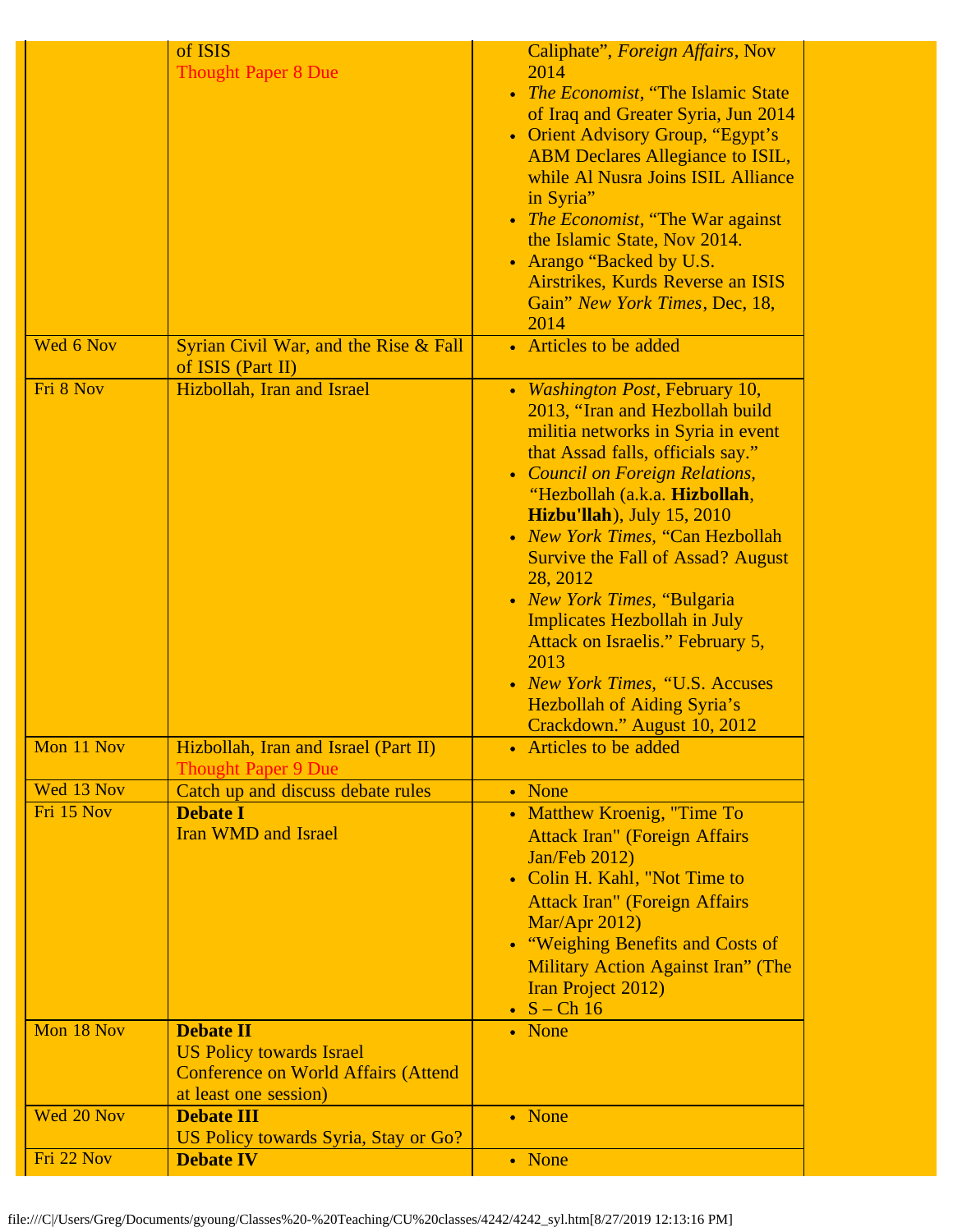|             | <b>Muslim Immigration to the West,</b><br>More or Less?                                                     |                                                                                                                                                                                                                                                                                                                 |
|-------------|-------------------------------------------------------------------------------------------------------------|-----------------------------------------------------------------------------------------------------------------------------------------------------------------------------------------------------------------------------------------------------------------------------------------------------------------|
| Mon 25 Nov  | Fall Break - No Class                                                                                       | • None                                                                                                                                                                                                                                                                                                          |
| Wed 27 Nov  | Fall Break - No Class                                                                                       | • None                                                                                                                                                                                                                                                                                                          |
| Fri 29 Nov  | Fall Break - No Class                                                                                       | • None                                                                                                                                                                                                                                                                                                          |
| Mon 2 Dec   | Turkey: Last Hope for Democracy in<br>the Middle East and Moderator for<br>the Arab Spring?                 | • Celik & Linden (2019), Turkey's<br>Turbulent Journey: Factors, Actors<br>& Dynbanic. Introduction and CH.                                                                                                                                                                                                     |
| Wed 4 Dec   | The Kurds: People without a nation.                                                                         | • Q – Conclusion & Afterward<br>• "The Kurdish Imbroglio"<br><b>Introduction</b><br>• Celik & Linden, "The Kurkish<br>Issue in AKP's Turkey:<br><b>Militarization as a Deliberate</b><br>Strategy"                                                                                                              |
| Fri 6 Dec   | The Turkish Spring                                                                                          | • The New York Times 2013- The<br><b>Green Roots of Turkey's Urban</b><br><b>Unrest</b><br>• Associated Press 2013 - Former<br><b>Military Chief Gets Life Sentence</b><br>in Turkey<br>• The Huffington Post 2013- Turkey<br><b>Protests</b><br>• International Herald Tribune<br>2013- The Children of Taksim |
| Mon 9 Dec   | The Coup in Turkey and the erosion<br>of Turkish democracy<br><b>FCQ Day</b><br><b>Thought Paper 10 Due</b> | • The Economist, "Erdogan's<br>Revenge" July 23, 2016 pp. 7-8<br>• The Economist," After the Coup,<br>the Counter-coup" July 23, 2016,<br>pp. 14-15<br>• Arango & Yeginsu, "Turks Agree<br>on One Thing: The US was behind<br>the Failed Revolt." New York<br>Times, August 3, 2016, p. A6                      |
| Wed 11 Dec  | Last day of class – Make up and review                                                                      | • None                                                                                                                                                                                                                                                                                                          |
| Tues 17 Dec | Final Examination (4:30-7:00pm)                                                                             | • Study, study & study                                                                                                                                                                                                                                                                                          |

### **KEY**

- · **Lewis** Bernard Lewis, *What Went Wrong? Western Impact and Middle Eastern Response*.
- · **Lust** The Middle East
- **P&M** Payind & McClimans, Keys to Understanding the Middle East.
- · **B&K** Ian Bickerton & Carla Klausner, *The History of the Arab-Israeli Conflict*.
- · **F** Thomas Friedman, *From Beirut to Jerusalem*.
- · **Br**  Geraldine Brooks*, Nine Parts of Desire: The Hidden World of Islamic Women.*
- · **S**  Air Shavit, *My Promised Land.*
- · **W**  Lawrence Wright, *Thirteen Days in September.*
- · **Q**  Quil Lawrence *Invisible Nation*.

# *ADMINISTRATIVE INFORMATION:*

# **CELLULAR TELEPHONE/LAPTOP COMPUTER POLICY**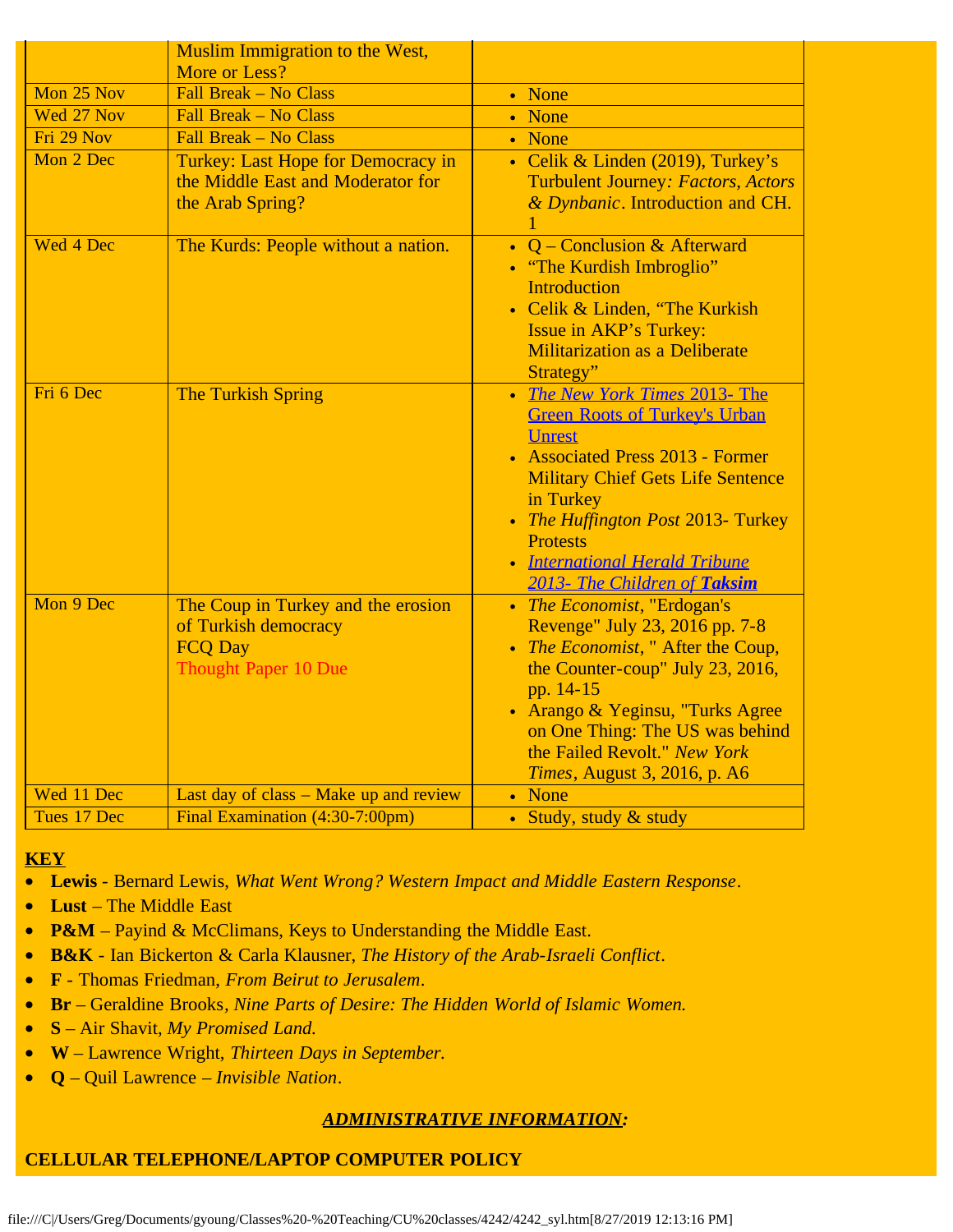Needless to say, all cellular phones must be turned off and put away at the beginning of each class meeting. Classes failing to comply will be issued a stern warning on the first occasion of a phone ringing during class time. The entire class will have a pop quiz over the previous reading assignments/lectures on the second and subsequent occurrences. Phones will not be out on desks or used during any quiz or examination.

Laptop computers have been allowed in my classes for the 20 years that I have been teaching at CU, beginning this semester however they will not be allowed to be out or open in class. I still believe that they can assist learning in the classroom, but significant new research shows that taking notes by hand increases learning. Also, a new study shows that laptops open and displaying non-class materiel are distracting not only to the user, but the students in view of the laptop and inhibit learning. Students can apply for exceptions for reason of disability or a proven track record of in class note-taking on the computer. Here is a link to an article about laptop impact on education: ["Laptops Are Great.](file:///C|/Users/Greg/AppData/Roaming/Microsoft/Word/dynarskioped.htm) [But Not During a Lecture or a Meeting",](file:///C|/Users/Greg/AppData/Roaming/Microsoft/Word/dynarskioped.htm) *[New York Times](file:///C|/Users/Greg/AppData/Roaming/Microsoft/Word/dynarskioped.htm)* [Op Ed](file:///C|/Users/Greg/AppData/Roaming/Microsoft/Word/dynarskioped.htm)**[,](file:///C|/Users/Greg/AppData/Roaming/Microsoft/Word/dynarskioped.htm)** [By SUSAN DYNARSKI NOV. 22, 2017](file:///C|/Users/Greg/AppData/Roaming/Microsoft/Word/dynarskioped.htm)

#### **Boulder Provost's Disability Task Force recommended syllabus statement:**

If you qualify for accommodations because of a disability, please submit your accommodation letter from Disability Services to your faculty member in a timely manner so that your needs can be addressed. Disability Services determines accommodations based on documented disabilities in the academic environment. Information on requesting accommodations is located on the [Disability Services website](http://www.colorado.edu/disabilityservices/students) (www.colorado.edu/disabilityservices/students). Contact Disability Services at 303-492-8671 or [dsinfo@colorado.edu](mailto:dsinfo@colorado.edu) for further assistance. If you have a temporary medical condition or injury, see [Temporary Medical Conditions](http://www.colorado.edu/disabilityservices/students/temporary-medical-conditions) under the Students tab on the Disability Services website and discuss your needs with your professor.

#### **Religious Observences**

Campus policy regarding religious observances requires that faculty make every effort to deal reasonably and fairly with all students who, because of religious obligations, have conflicts with scheduled exams, assignments or required attendance. See full details at: [http://www.colorado.edu/policies/fac\\_relig.html](https://culink.colorado.edu/wm/mail/fetch.html?urlid=g0a9ec54cc73e3531669be70a951dc2efdj9p5nljhl&url=http%3A%2F%2Fwww.colorado.edu%2Fpolicies%2Ffac_relig.html)

A comprehensive calendar of the religious holidays most commonly observed by CU-Boulder students is at [http://www.interfaithcalendar.org/](https://culink.colorado.edu/wm/mail/fetch.html?urlid=g0a9ec54cc73e3531669be70a951dc2efdj9p5nljhl&url=http%3A%2F%2Fwww.interfaithcalendar.org%2F)

In this class, as stated earlier in this syllabus for normal class days, students need only email their instructor/TA in advance to procure an excused absence. However, for examinations, in-class presentations or debates, students must arrange for a makeup in advance of their absence.

#### **Office of Institutional Equity and Compliance (OIEC) recommended syllabus statement:**

The University of Colorado Boulder (CU Boulder) is committed to maintaining a positive learning, working, and living environment. CU Boulder will not tolerate acts of sexual misconduct, discrimination, harassment or related retaliation against or by any employee or student. CU's Sexual Misconduct Policy prohibits sexual assault, sexual exploitation, sexual harassment, intimate partner abuse (dating or domestic violence), stalking or related retaliation. CU Boulder's Discrimination and Harassment Policy prohibits discrimination, harassment or related retaliation based on race, color, national origin, sex, pregnancy, age, disability, creed, religion, sexual orientation, gender identity, gender expression, veteran status, political affiliation or political philosophy. Individuals who believe they have been subject to misconduct under either policy should contact the Office of Institutional Equity and Compliance (OIEC) at 303-492- 2127. Information about the OIEC, the above referenced policies, and the campus resources available to assist individuals regarding sexual misconduct, discrimination, harassment or related retaliation can be found at the **[OIEC](http://www.colorado.edu/institutionalequity/)** [website.](http://www.colorado.edu/institutionalequity/)

#### **The HONOR CODE recommended syllabus statement:**

All students enrolled in a University of Colorado Boulder course are responsible for knowing and adhering to [the](http://www.colorado.edu/policies/academic-integrity-policy) [academic integrity policy](http://www.colorado.edu/policies/academic-integrity-policy). Violations of the policy may include: plagiarism, cheating, fabrication, lying, bribery, threat, unauthorized access to academic materials, clicker fraud, resubmission, and aiding academic dishonesty. All incidents of academic misconduct will be reported to the Honor Code Council ([honor@colorado.edu;](mailto:honor@colorado.edu) 303-735-2273). Students who are found responsible for violating the academic integrity policy will be subject to nonacademic sanctions from the Honor Code Council as well as academic sanctions from the faculty member. Additional information regarding the academic integrity policy can be found at the [Honor Code Office website.](http://www.colorado.edu/honorcode/)

The development of the Internet has provided students with historically unparalleled opportunities for conducting research swiftly and comprehensively. The availability of these materials does not, however, release the student from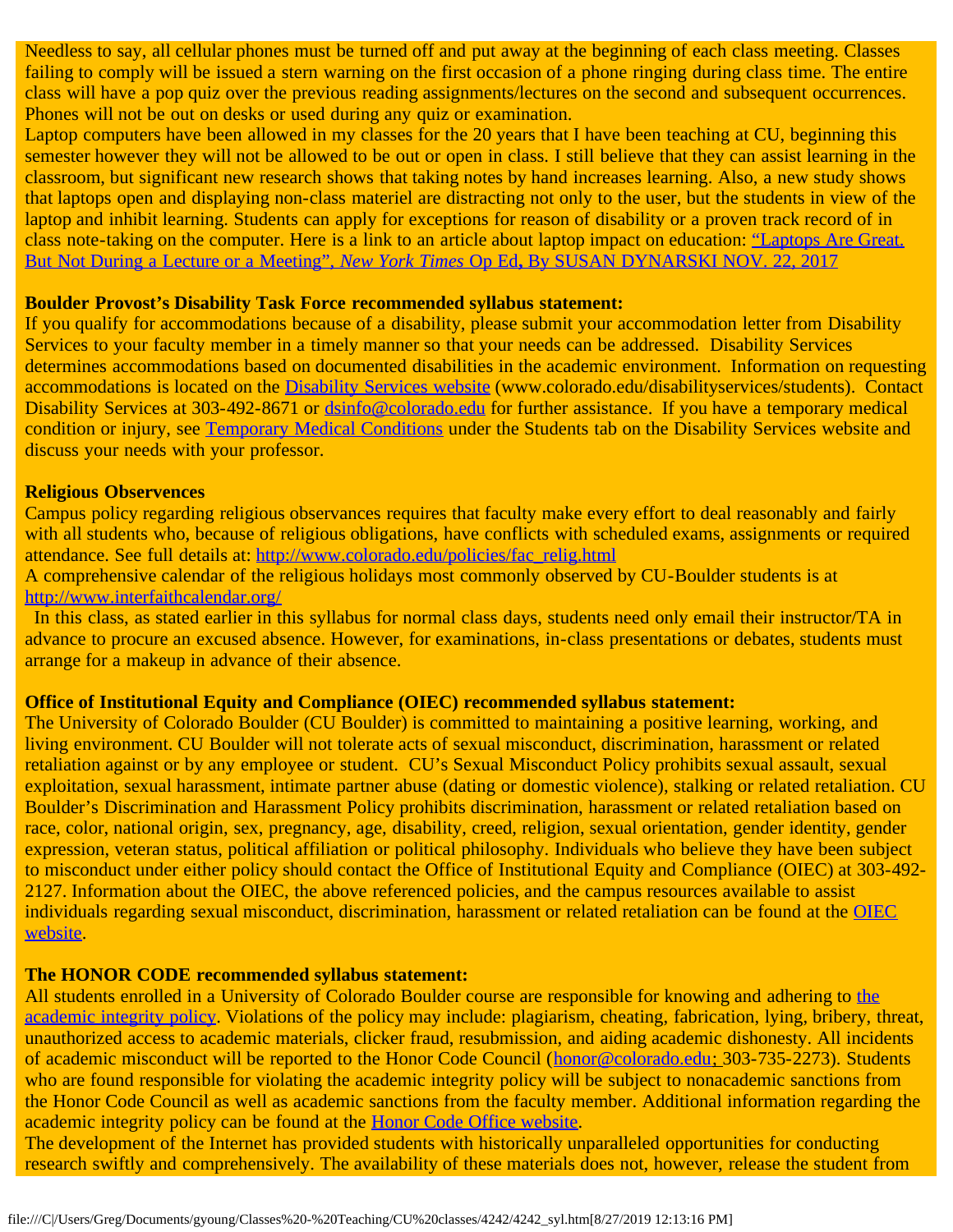appropriately citing sources where appropriate; or applying standard rules associated with avoiding plagiarism. Specifically, the instructor will be expecting to review papers written by students drawing ideas and information from various sources (cited appropriately), presented generally in the student's words after careful analysis, synthesis, and evaluation. An assembly of huge blocks of other individuals' existing material, even when cited, does not constitute an appropriate representation of this expectation. Uncited, plagiarized material shall be treated as academically dishonest, and the paper will be assigned an 'F' as a result. Papers submitted by any student, written in part or in whole by someone other than that student, shall be considered to constitute fraud under the University Honor Code, and result in the assignment of an 'F' for the entire course. If the student is confused as to what constitutes plagiarism, he/she should review the CU Honor Code on this topic. If you have any questions regarding proper documentation in your writing, please discuss it with your instructor.

#### **Recommended classroom behavior syllabus statement:**

Students and faculty each have responsibility for maintaining an appropriate learning environment. Those who fail to adhere to such behavioral standards may be subject to discipline. Professional courtesy and sensitivity are especially important with respect to individuals and topics dealing with race, color, national origin, sex, pregnancy, age, disability, creed, religion, sexual orientation, gender identity, gender expression, veteran status, political affiliation or political philosophy. Class rosters are provided to the instructor with the student's legal name. I will gladly honor your request to address you by an alternate name or gender pronoun. Please advise me of this preference early in the semester so that I may make appropriate changes to my records. For more information, see the policies on [classroom](http://www.colorado.edu/policies/student-classroom-and-course-related-behavior) [behavior](http://www.colorado.edu/policies/student-classroom-and-course-related-behavior) and the [Student Code of Conduct](http://www.colorado.edu/osccr/).

Please arrive on time and do not leave early. If you absolutely must leave early, please let me know at the beginning of class and sit near a door so you do not cause too much disruption. Similarly, if arriving late, please take a seat as quickly and quietly as possible. **Take care of all your business before class begins; do not leave and return during class as this creates a disturbance to others.**

**Taking this course signifies acceptance of the terms and conditions stated in this syllabus**.